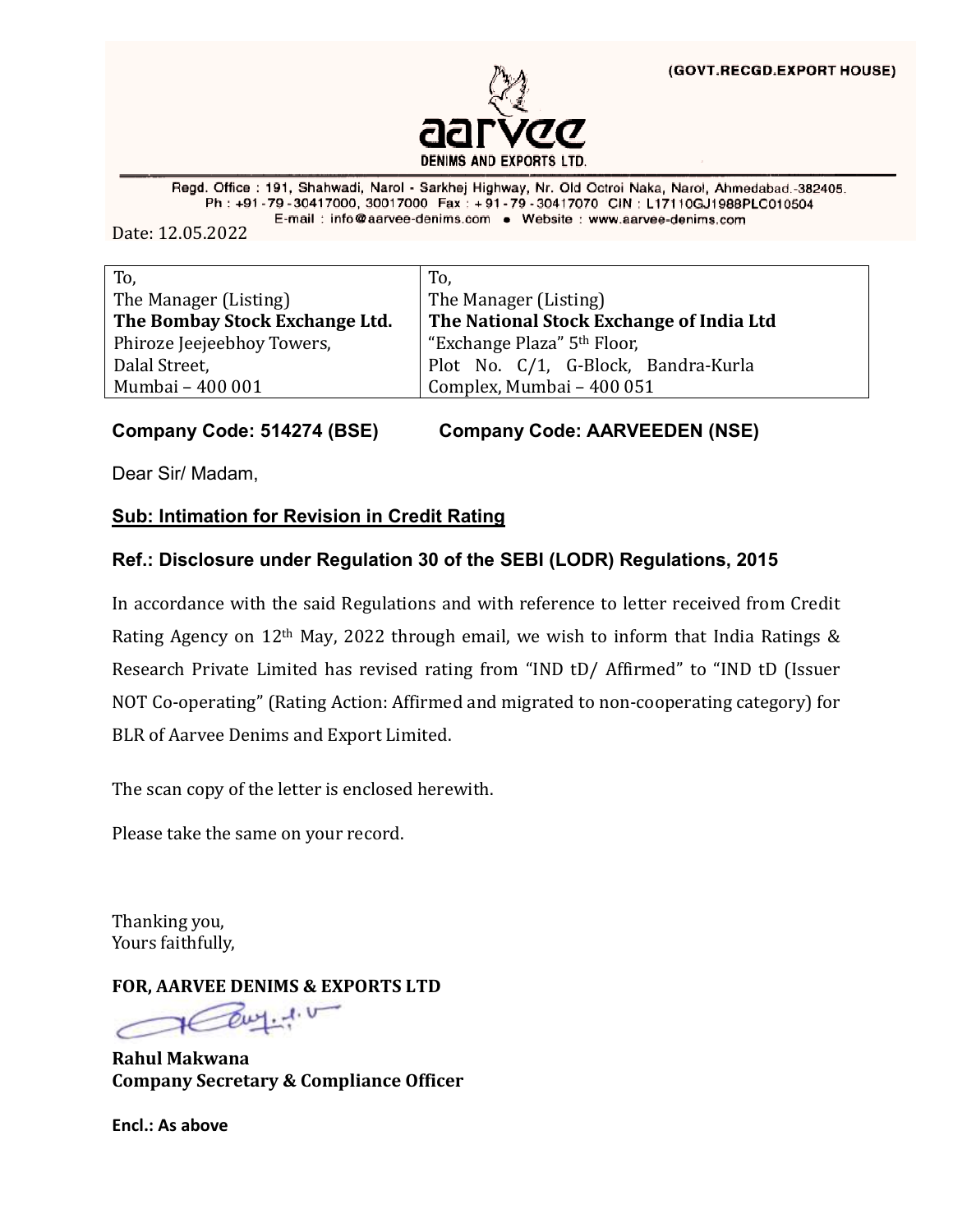

# FitchGroup

Mr. Ashish V. Shah Managing Director Aarvee Denims & Exports Ltd 191, Shahwadi, Nr. Old Octroi Naka, Narol-Sarkhej Highway, Narol, Ahmedabad - 382405 Gujarat, India

May 10, 2022

*Dear Sir/Madam,*

#### *Re: Rating Letter for BLR of Aarvee Denims and Exports Ltd.*

India Ratings and Research (Ind-Ra) has affirmed Aarvee Denims and Exports' Ltd's (ADEL) term deposit programme's rating at 'IND tD' and has simultaneously migrated it to the non-cooperating category. The issuer did not participate in the rating exercise despite continuous requests and follow-ups by the agency. Thus, the rating is based on the best available information. Therefore, investors and other users are advised to take appropriate caution while using these ratings. The rating will now appear as 'IND tD(ISSUER NOT COOPERATING)' on the agency's website. The instrument-wise rating actions are as follows:

| <b>Instrument Type</b>             | <b>Size of Issue (million)</b> | Rating | <b>Rating Action</b>                                                                |
|------------------------------------|--------------------------------|--------|-------------------------------------------------------------------------------------|
| Term deposit programme (Long-term) | INR950                         |        | IND tD(ISSUER NOT COOPERATING) Affirmed and migrated to non-cooperating<br>category |

Note: ISSUER NOT COOPERATING: Issuer did not cooperate; based on the best available information

In issuing and maintaining its ratings, India Ratings relies on factual information it receives from issuers and underwriters and from other sources India Ratings believes to be credible. India Ratings conducts a reasonable investigation of the factual information relied upon by it in accordance with its ratings methodology, and obtains reasonable verification of that information from independent sources, to the extent such sources are available for a given security.

The manner of India Ratings factual investigation and the scope of the third-party verification it obtains will vary depending on the nature of the rated security and its issuer, the requirements and practices in India where the rated security is offered and sold, the availability and nature of relevant public information, access to the management of the issuer and its advisers, the availability of pre-existing third-party verifications such as audit reports, agreed-upon procedures letters, appraisals, actuarial reports, engineering reports, legal opinions and other reports provided by third parties, the availability of independent and competent third-party verification sources with respect to the particular security or in the particular jurisdiction of the issuer, and a variety of other factors.

Users of India Ratings ratings should understand that neither an enhanced factual investigation nor any third-party verification can ensure that all of the information India Ratings relies on in connection with a rating will be accurate and complete. Ultimately, the issuer and its advisers are responsible for the accuracy of the information they provide to India Ratings and to the market in offering documents and other reports. In issuing its ratings India Ratings must rely on the work of experts, including independent auditors with respect to financial statements and attorneys with respect to legal and tax matters. Further, ratings are inherently forward-looking and embody assumptions and predictions about future events that by their nature cannot be verified as facts. As a result, despite any verification of current facts, ratings can be affected by future events or conditions that were not anticipated at the time a rating was issued or affirmed.

India Ratings seeks to continuously improve its ratings criteria and methodologies, and periodically updates the descriptions on its website of its criteria and methodologies for securities of a given type. The criteria and methodology used to determine a rating action are those in effect at the time the rating action is taken, which for public ratings is the date of the related rating action commentary. Each rating action commentary provides information about the criteria and methodology used to arrive at the stated rating, which may differ from the general criteria and methodology for the applicable security type posted on the website at a given time. For this reason, you should always consult the applicable rating action commentary for the most accurate information on the basis of any given public rating.

Ratings are based on established criteria and methodologies that India Ratings is continuously evaluating and updating. Therefore, ratings are the collective work product of India Ratings and no individual, or group of individuals, is solely responsible for a rating. All India Ratings reports have shared authorship. Individuals identified in an India Ratings report were involved in, but are not solely responsible for, the opinions stated therein. The individuals are named for contact purposes only.

Ratings are not a recommendation or suggestion, directly or indirectly, to you or any other person, to buy, sell, make or hold any investment, loan or security or to undertake any investment strategy with respect to any investment, loan or security or any issuer. Ratings do not comment on the adequacy of market price, the suitability of any investment, loan or security for a particular investor (including without limitation, any accounting and/or regulatory treatment), or the tax-exempt nature or taxability of payments made in respect of any investment, loan or security. India Ratings is not your advisor, nor is India Ratings providing to you or any other party any financial advice, or any legal, auditing, accounting, appraisal, valuation or actuarial services. A rating should not be viewed as a replacement for such advice or services. Investors